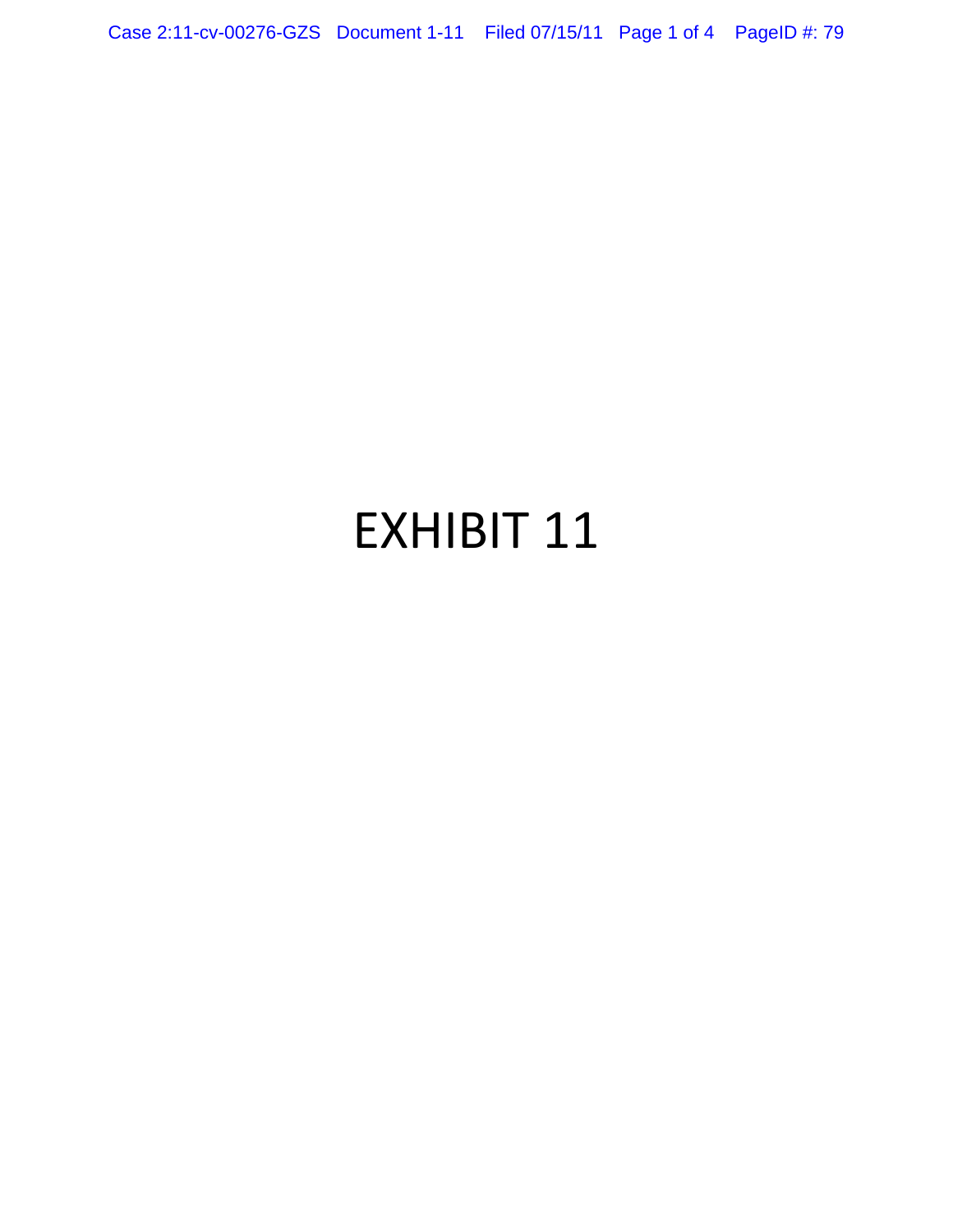Case 2:11-cv-00276-GZS Document 1-11 Filed 07/15/11 Page 2 of 4 PageID #: 80<br>Corres porter between<br>i+DR + if DR + if CE

## **Murch, Dana P**

From: MacDonald, Chris [Christopher.MacDonald@hdrinc.com] Sent: Thursday, February 10, 2011 4:43 PM To: Howe, Rodney A NAE; misaacson@energymaine.com Cc: Murch, Dana P RE: Worumbo Dam repairs (UNCLASSIFIED) Subject:

Attachments:

Review Standards Resp.pdf; Worumbo Cofferdam and Access Alternatives-110210.pdf



Review Standards Worumbo Resp.pdf (23 ... ferdam and Access

Good afternoon Rodney,

We are in contact with Mr. Atlas at FERC on the consultation under the ESA, and will we are in concact with M. Acias at FERC on the consultation under the ESA,<br>follow up shortly. Thank you very much for bringing this to our attention.

In regards to alternatives to the cofferdam presented in the application, I have attached an alternatives analysis for your consideration. Also, we have been in touch with Dana Murch on an alternatives analysis specific to the type of cofferdam that we propose, an earthen cofferdam, and have included a "Review Standards for Earthfill Cofferdams" response as attached for additional consideration.

Please let us know if you have any additional questions or concerns.

Thank you,  $-<sub>c</sub>$  $<sub>r</sub>$  $<sub>m</sub>$ </sub></sub>

Chris MacDonald HDR DTA Direct: 201 . 239.3 858

-----Original Message-----From: Howe, Rodney A NAE [mailto:Rodney.A.Howe@usace.army.mil] Sent: Wednesday, February 09, 2011 2:51 PM To: MacDonald , Chris; misaacson@energymaine.com Cc: Dana Murch Subject: RE: Worumbo Dam repairs (UNCLASSIFIED)

Chris,

Thank you for your response. I understand the need to make the repairs to the deteriorating timber crib dam. My main concern is the extent of the cofferdam that will be required to access the work area. I needed to know what alternatives you had looked at and why they would not work with less environmental impact.

The Worumbo Dam is located within the critical habitat for Atlantic salmon therefore you will still need to provide documentation from FERC regarding their consultation with the USFWS under Section 7 of the Endangered Species Act and the resulting effect determination. The Corps cannot issue a permit without it and that could take some time so I suggest you contact Mr. At las very soon.

Rodney A. Howe U.S. Army Corps of Engineers, New England District Maine Field Office 675 Western Avenue Suit 3 Manchester, Maine 04351 (207) 623-8367 Ext 5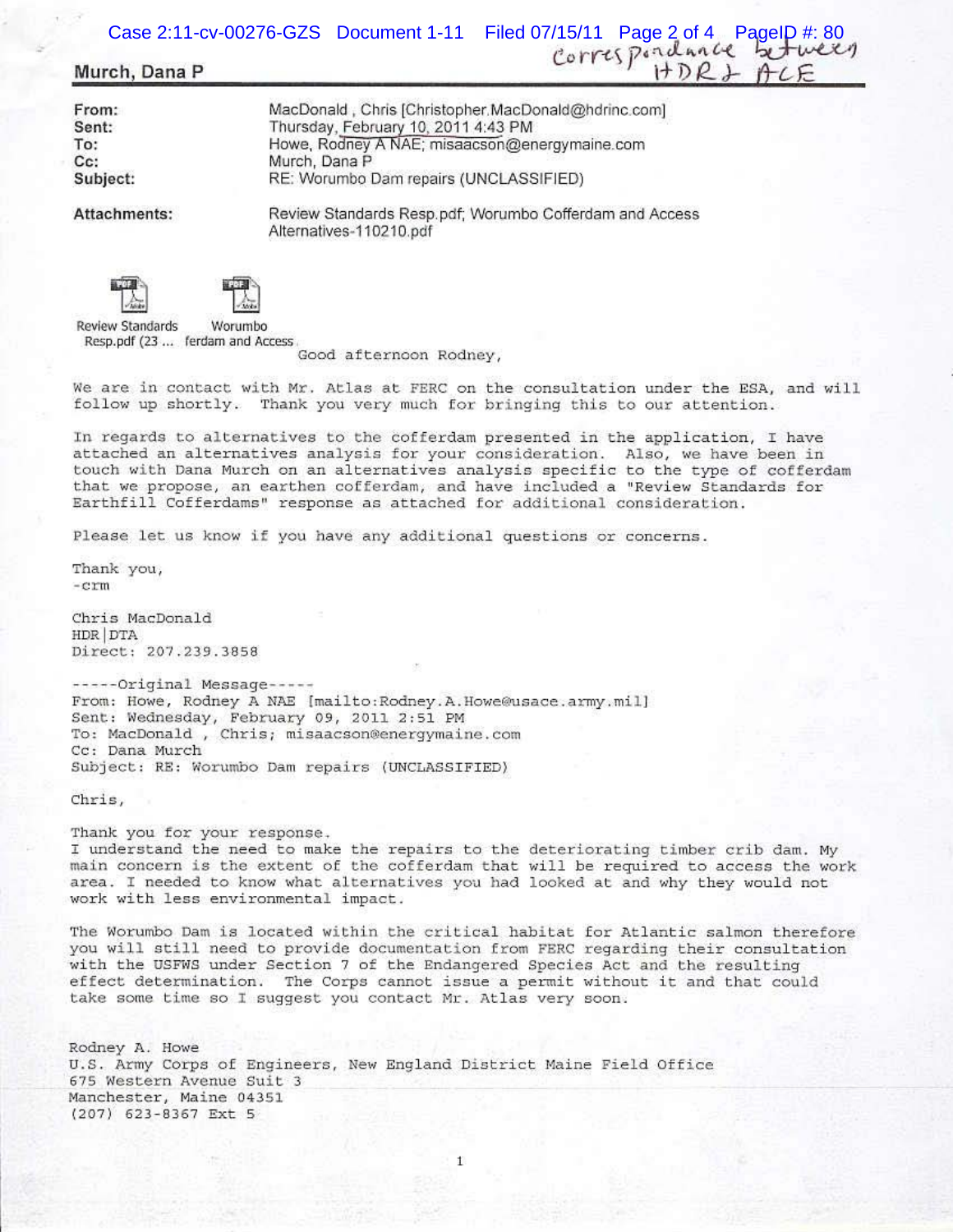Case 2:11-cv-00276-GZS Document 1-11 Filed 07/15/11 Page 3 of 4 PageID #: 81<br>In order for us to better serve you, we would appreciate your completing our Customer Service Survey located at http://per2.nwp.usace.army.mil/survey.html

-----Original Message-----From: MacDonald , Chris [mailto:Christopher.MacDonald@hdrinc.com] Sent: Thursday, February 03, 2011 3:46 PM To: Howe, Rodney A NAE; misaacson@energymaine.com Cc: Dana Murch Subject: RE: Worumbo Dam repairs (UNCLASSIFIED)

Good afternoon Rodney,

In response to your questions and concerns from January 20, 2011, we offer the following:

1. We have been in contact with FERC since 2009 regarding the condition of the Timber Crib Dam. During the winter of 2008-2009, a small section of timber and rock Tell out of the downstream face of the dam, resulting in a sag in the crest of the dam in the area of material loss. This section was repaired, but these repairs are temporary. In consultation with FERC, Miller Hydro Group (MHG) has determined that it is impossible to arrest the deterioration of the main dam timbers that is the underlying cause of loss of material and the resulting sags in the dam. MHG has advised FERC of their intention to replace the crib dam with a concrete structure, and obtained FERC's concurrence with this approach.

Since there are no proposed changes in head pond, function, or general layout, the repair is considered a minor federal action and is handled through the New York Regional Office (NYRO). HDR DTA has been in contact with William Atlas at the FERC NYRO in regards to the ongoing design. We have submitted a conceptual design report, as well as a preliminary supporting design report for review. The repair actions performed in the Summer of 2009 have temporarily stabilized the structure and no emergency actions have been required to date. Changing conditions, especially at the time of spring run-off, could rapidly alter the condition of the dam and require immediate action.

2. Mark Isaacson and I discussed your concern of the cofferdam length, specifically the section parallel to shore. We are generally in agreement with the notion that roads should be built above the high water line, but further extension on the bank toward the dam is impracticable in this case.

As you can see from the plans provided in our permit application, the bank of the river is steeply sloped from the Highway to the water near the southerly abutment on the Durham side. An access road parallel to the river in this area would require a great deal of earth work in order to be located on shore along this slope. The river bank from just downstream of the new headpond access road to the route 9 bridge appears unstable due to these steep slopes.

There have been slope failures in the area downstream of the dam in recent years and there is also evidence of an older slope failure in the area between the headpond access road and the dam. This corridor may be unstable in the long term, and cutting into the bank and removing the vegetation could make this situation significantly worse.

Additionally, Mark and I took a site walk last week to confirm that the route we show is the best option. We were able to confirm that the existing ground is far too steep to construct a road on shore. Slopes along the bank are near vertical just downstream of the headpond access road on the Durham side. The vegetation in these steep areas appears well established, with a number of large trees. There are signs of previous slope stability issues, however, these areas currently appear stabilized and well vegetated. Removing the vegetation and earthwork in these highly sloped areas may create a detrimental condition. Constructing a cofferdam parallel to shore may create temporary impacts to the immediate shoreline, but will leave the well established vegetation upslope intact and help preserve the stability of these slopes.

Please feel free to contact us if you have any additional questions or concerns or would like to inspect the area.